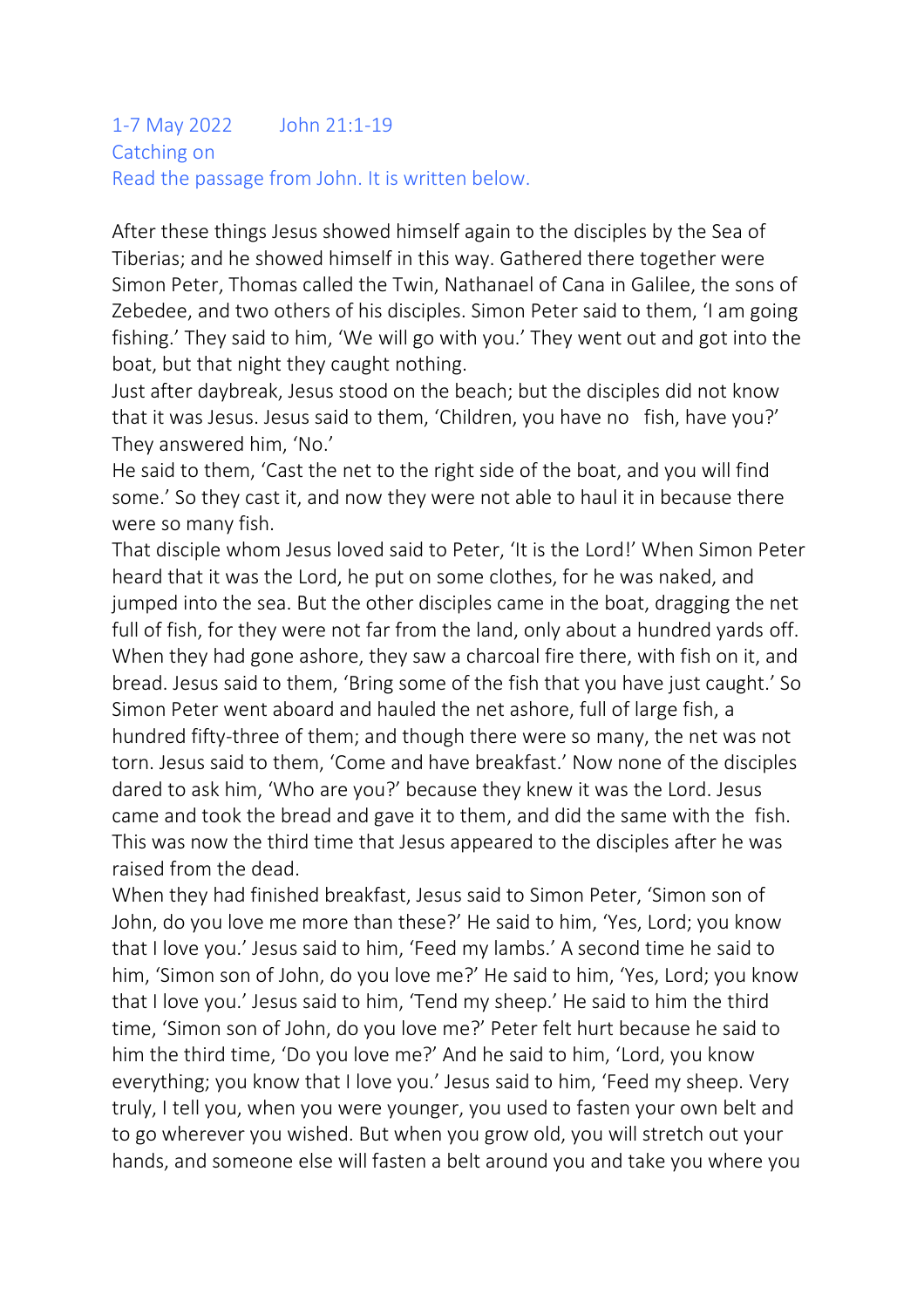do not wish to go.' (He said this to indicate the kind of death by which he would glorify God.) After this he said to him, 'Follow me.'

### Bible notes

Seeing the empty tomb, Peter and the beloved disciple 'returned to their homes' (20.10). Offered peace and forgiveness by the risen Jesus (20.19-23), they again return home to their fishing. Commissioned to share Jesus' risen life with the world (20.21; 17.18), they are taking time to recognise who he really is. In Jerusalem he showed them his hands and his side. Now he meets them back in Galilee, where they first 'believed in him' (2.1-11). Remembering their past, particularly their wounding and being wounded, must become part of their new way of living. The familiar Jesus they previously followed is now a stranger on the shore. By following his instructions, they find life-giving food. He is the source of living water (4.7-15; 7.37-38), as in Ezekiel's vision of the life-giving river flowing from the Temple: 'and there will be very many fish, once these waters reach there' (Ezekiel 47.9).

First the beloved disciple and then the others recognise that the crucified Jesus is the stranger inviting them to breakfast. They are afraid to ask, 'Who are you?', perhaps fearing the answer, 'Jesus whom you abandoned and denied.' But they know who he is, accepting the breakfast he was cooking for them and being allowed to contribute what they had caught. They begin to understand his forgiveness and accept his renewed call, 'Follow me.' This charcoal fire recalls the charcoal fire at which Peter denied three times that he knew Jesus (18.18) and, although uncomfortable for Peter, Jesus must ask three times, 'Do you love me?', before appointing him to his particular ministry. Peter is still seeking to be first, ridiculously and respectably dressing himself to jump into the sea. So, the first of Jesus' three questions is, 'Do you love me more than these [other disciples love me]?' Becoming wiser, Peter simply answers, 'You know that I love you.'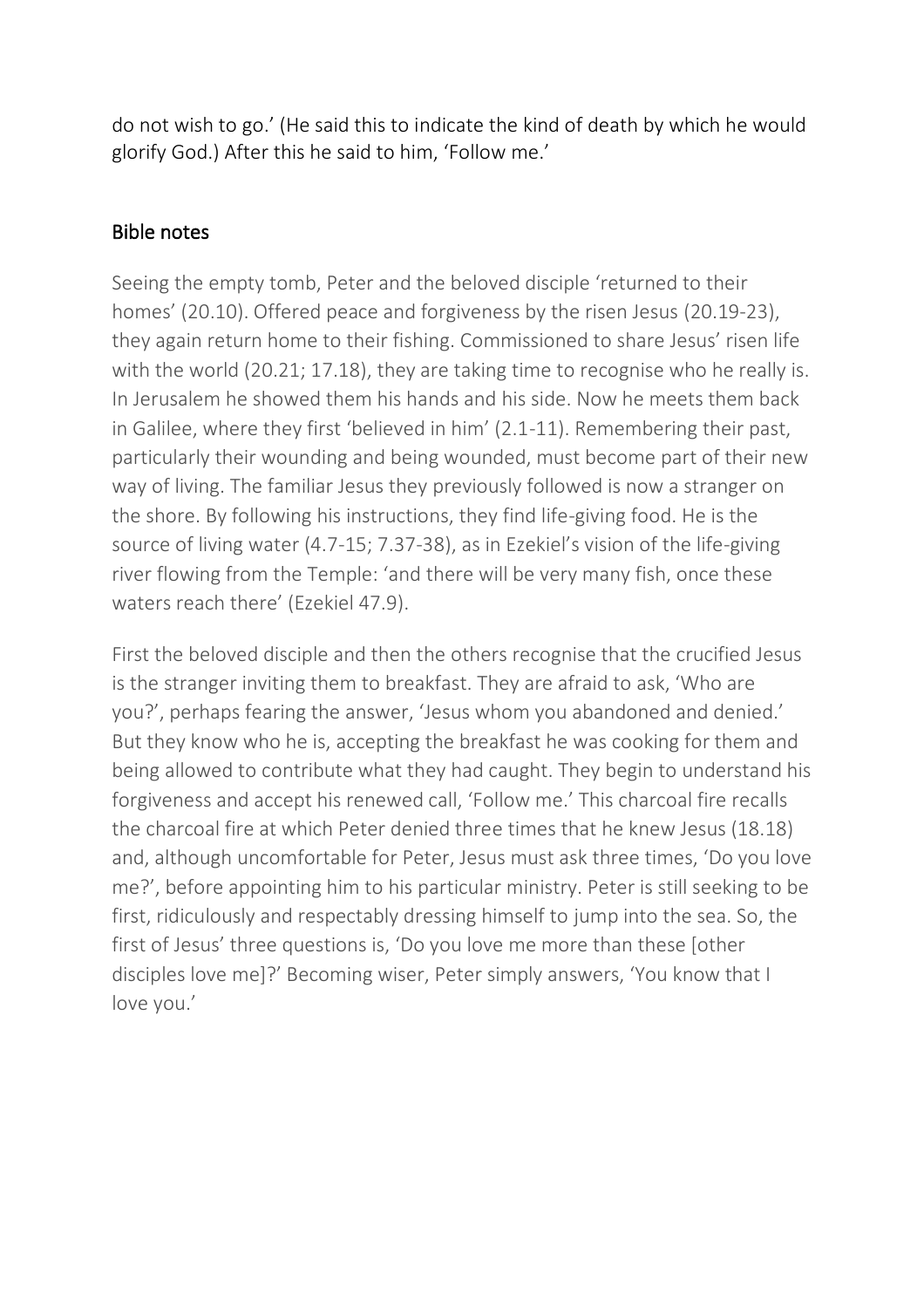# Reflection

*Spend a few moments thinking about what stands out for you from the Bible reading. This idea may help.*

John Timpson owns the shoe repair chain that bears his name. He and his wife have fostered some 90 children, and his business has recruited 270 former prisoners as employees. In a BBC Radio 4 Lent 2021 talk, Faith in 'Lost Causes', he spoke about the difference between passive optimism – thinking things might get better – and active hope: making them better. Understanding the insecurities that make people behave badly, and having faith in their potential and hope for their future is, he said, transformative. He spoke of trust, support, and love. And Jesus, understanding their fears and failures and offering them hospitality once more, trusts his 'little children', the disciples he loves, with his ministry of supporting his flock.

#### Questions for reflection

*You may wish to use these questions and the picture to help you think about or discuss issues arising from this week's Bible passage.*



## **Questions**

- What patterns can you see in this image?
- What patterns do you see in your life?
- What might 'following a new pattern' look like in your life?